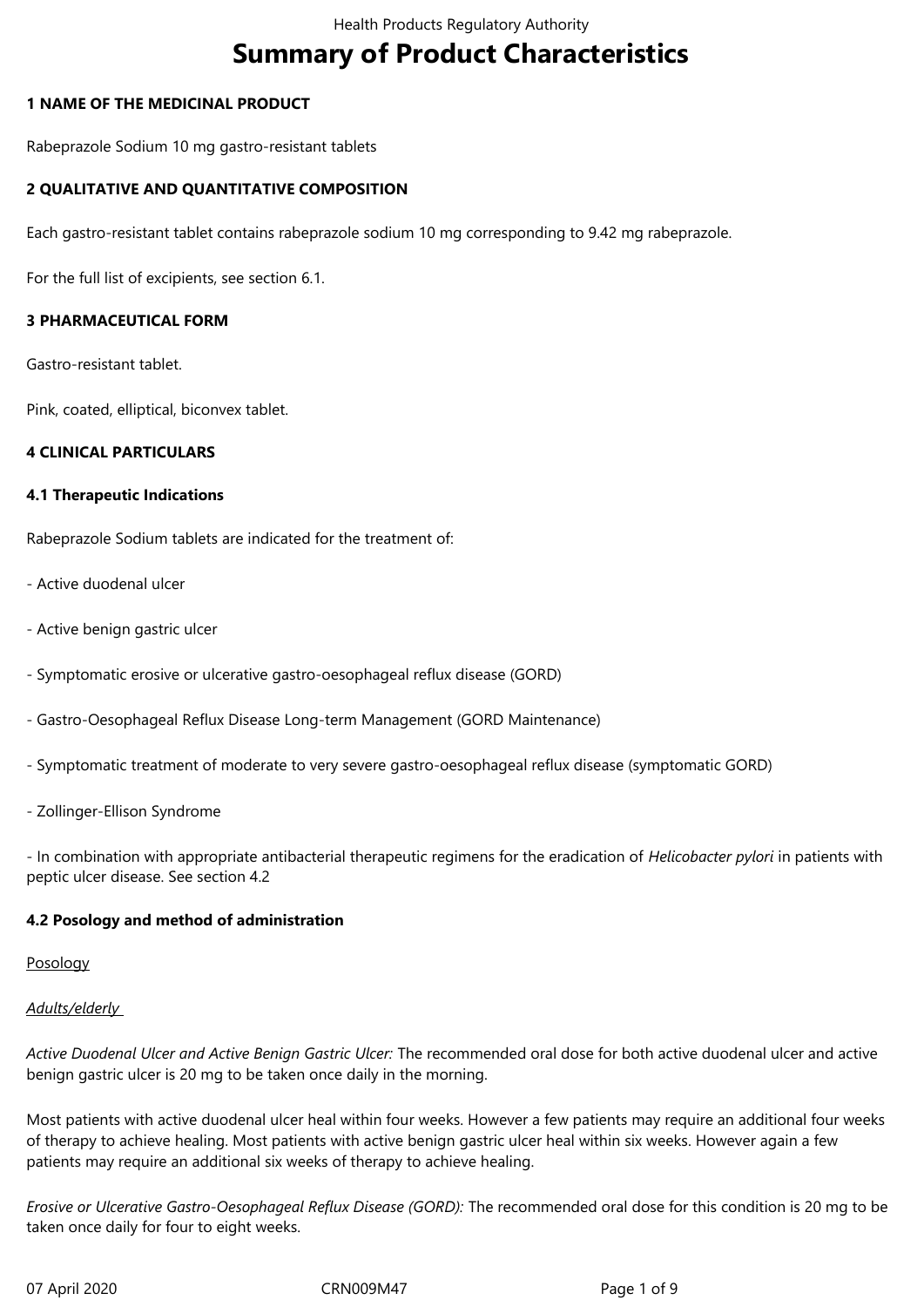*Gastro-Oesophageal Reflux Disease Long-term Management (GORD Maintenance)*: For long-term management, a maintenance dose of Rabeprazole Sodium 20 mg or 10 mg once daily can be used depending upon patient response.

*Symptomatic treatment of moderate to very severe gastro-oesophageal reflux disease (symptomatic GORD):* 10 mg once daily in patients without oesophagitis. If symptom control has not been achieved during four weeks, the patient should be further investigated. Once symptoms have resolved, subsequent symptom control can be achieved using an on-demand regimen taking 10 mg once daily when needed.

*Zollinger-Ellison Syndrome:* The recommended adult starting dose is 60 mg once a day. The dose may be titrated upwards to 120 mg/day based on individual patient needs. Single daily doses up to 100 mg/day may be given. 120 mg dose may require divided doses, 60 mg twice daily. Treatment should continue for as long as clinically indicated.

*Eradication of H. pylori:* Patients with *H. pylori* infection should be treated with eradication therapy. The following combination given for 7 days is recommended.

Rabeprazole Sodium 20 mg twice daily + clarithromycin 500 mg twice daily and amoxicillin 1 g twice daily.

# *Special populations*

*Renal and hepatic impairment*

No dosage adjustment is necessary for patients with renal or hepatic impairment.

See section 4.4 for the use of Rabeprazole Sodium in the treatment of patients with severe hepatic impairment.

# *Paediatric population*

Rabeprazole Sodium is not recommended for use in children due to a lack of data on safety and efficacy.

# Method of administration

For indications requiring once daily treatment Rabeprazole Sodium tablets should be taken in the morning, before eating; and although neither the time of day nor food intake was shown to have any effect on rabeprazole sodium activity, this regimen will facilitate treatment compliance.

Patients should be cautioned that the Rabeprazole Sodium tablets should not be chewed or crushed, but should be swallowed whole.

# **4.3 Contraindications**

- Hypersensitivity to the active substance or to any of the excipient slisted in section 6.1.
- Pregnancy (see section 4.6).
- Breast feeding (see section 4.6).

# **4.4 Special warnings and precautions for use**

Symptomatic response to therapy with rabeprazole sodium does not preclude the presence of gastric or oesophageal malignancy, therefore the possibility of malignancy should be excluded prior to commencing treatment with Rabeprazole Sodium.

Patients on long-term treatment (particularly those treated for more than a year) should be kept under regular surveillance.

A risk of cross-hypersensitivity reactions with other proton pump inhibitor (PPI) or substituted benzimidazoles cannot be excluded.

Patients should be cautioned that Rabeprazole Sodium tablets should not be chewed or crushed, but should be swallowed whole.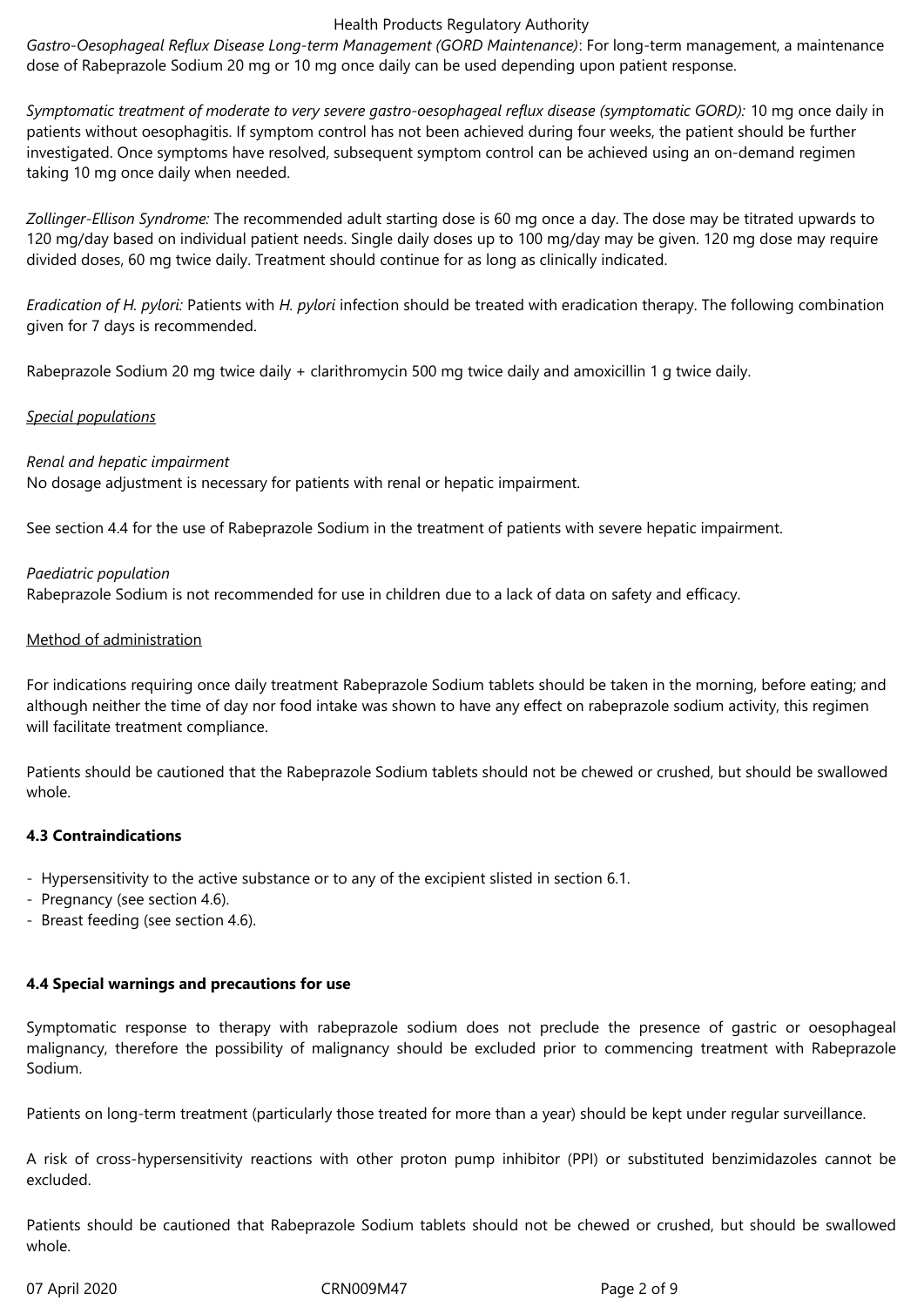# Paediatric population

Rabeprazole Sodium is not recommended for use in children due to a lack of data on safety and efficacy.

There have been post marketing reports of blood dyscrasias (thrombocytopenia and neutropenia). In the majority of cases where an alternative aetiology cannot be identified, the events were uncomplicated and resolved on discontinuation of rabeprazole.

Hepatic enzyme abnormalities have been seen in clinical trials and have also been reported since market authorisation. In the majority of cases where an alternative aetiology cannot be identified, the events were uncomplicated and resolved on discontinuation of rabeprazole.

No evidence of significant drug related safety problems was seen in a study of patients with mild to moderate hepatic impairment versus normal age and sex matched controls. However because there are no clinical data on the use of rabeprazole in the treatment of patients with severe hepatic dysfunction the prescriber is advised to exercise caution when treatment with Rabeprazole Sodium is first initiated in such patients.

Co-administration of atazanavir with rabeprazole is not recommended (see section 4.5).

Treatment with PPIs, including rabeprazole, may possibly increase the risk of gastrointestinal infections such as *Salmonella*, *Campylobacter* and *Clostridium difficile* (see section 5.1).

## Hypomagnesaemia

Severe hypomagnesaemia has been reported in patients treated with PPIs like rabeprazole for at least three months, and in most cases for a year. Serious manifestations of hypomagnesaemia such as fatigue, tetany, delirium, convulsions, dizziness and ventricular arrhythmia can occur but they may begin insidiously and be overlooked. In most affected patients, hypomagnesaemia improved after magnesium replacement and discontinuation of the PPI.

For patients expected to be on prolonged treatment or who take PPIs with digoxin or drugs that may cause hypomagnesaemia (e.g., diuretics), health care professionals should consider measuring magnesium levels before starting PPI treatment and periodically during treatment.

PPIs, especially if used in high doses and over long durations (>1 year), may modestly increase the risk of hip, wrist and spine fracture, predominantly in the elderly or in presence of other recognised risk factors. Observational studies suggest PPIs may increase the overall risk of fracture by 10–40%. Some of this increase may be due to other risk factors. Patients at risk of osteoporosis should receive care according to current clinical guidelines and they should have an adequate intake of vitamin D and calcium.

# Concomitant use of rabeprazole with methotrexate

Literature suggests that concomitant use of PPIs with methotrexate (primarily at high dose; see methotrexate prescribing information) may elevate and prolong serum levels of methotrexate and/or its metabolite, possibly leading to methotrexate toxicities. In high-dose methotrexate administration, a temporary withdrawal of the PPI may be considered in some patients.

## Influence on vitamin B12 absorption

Rabeprazole sodium, as all acid-blocking medicines, may reduce the absorption of vitamin B12 (cyanocobalamin) due to hypoor a- chlorhydria. This should be considered in patients with reduced body stores or risk factors for reduced vitamin B12 absorption on long-term therapy or if respective clinical symptoms are observed.

# Subacute cutaneous lupus erythematosus (SCLE)

PPIs are associated with very infrequent cases of SCLE. If lesions occur, especially in sun-exposed areas of the skin, and if accompanied by arthralgia, the patient should seek medical help promptly and the health care professional should consider stopping Rabeprazole Sodium. SCLE after previous treatment with PPI may increase the risk of SCLE with other PPIs.

## Interference with laboratory tests

Increased Chromogranin A (CgA) level may interfere with investigations for neuroendocrine tumours. To avoid this interference, Rabeprazole Sodium treatment should be stopped for at least 5 days before CgA measurements (see section 5.1). If CgA and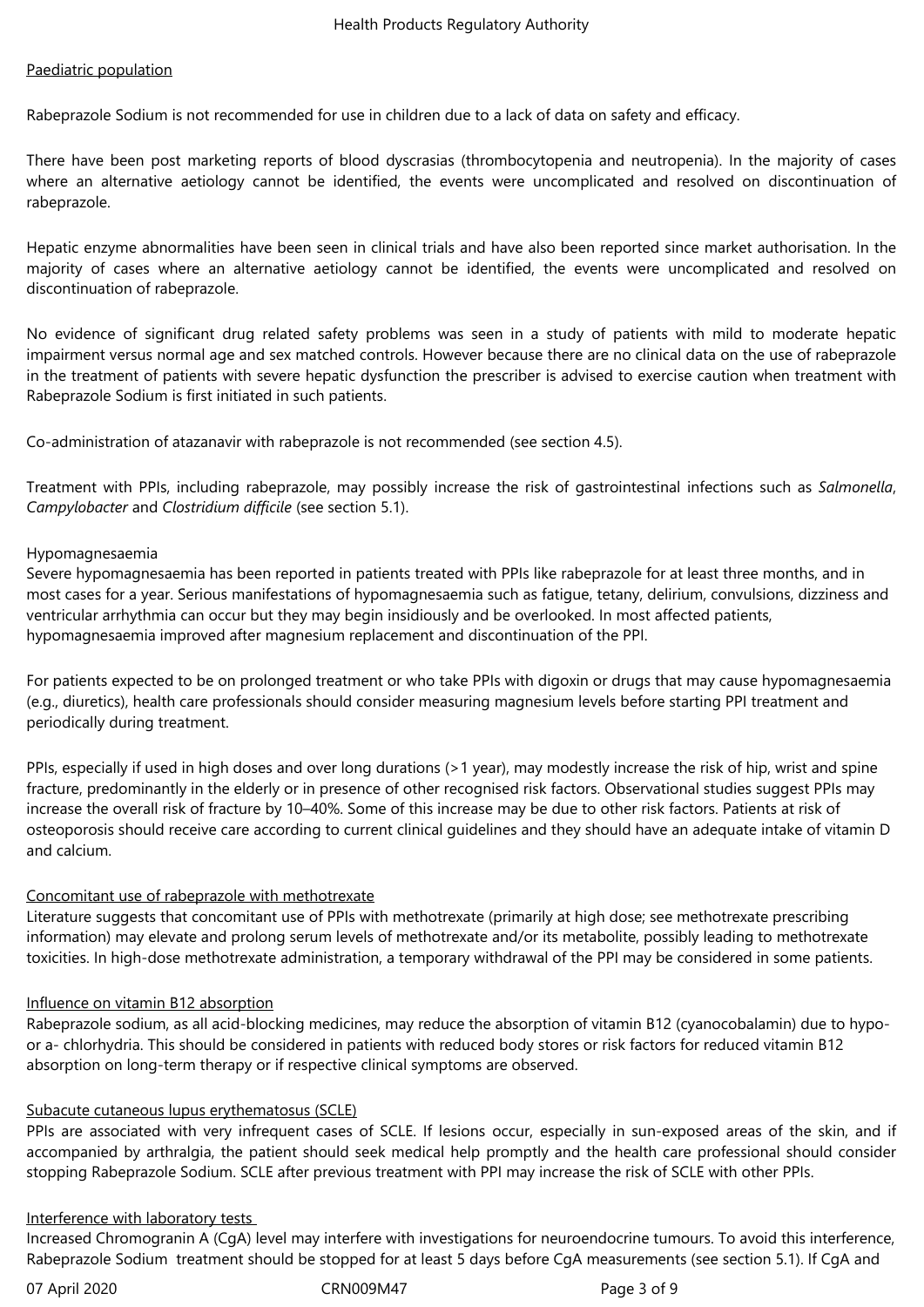gastrin levels have not returned to reference range after initial measurement, measurements should be repeated 14 days after cessation of PPI treatment.

# **4.5 Interaction with other medicinal products and other forms of interactions**

Rabeprazole sodium produces a profound and long lasting inhibition of gastric acid secretion. An interaction with compounds whose absorption is pH dependent may occur. Co-administration of rabeprazole sodium with ketoconazole or itraconazole may result in a significant decrease in antifungal plasma levels. Therefore individual patients may need to be monitored to determine if a dosage adjustment is necessary when ketoconazole or itraconazole are taken concomitantly with rabeprazole. In clinical trials, antacids were used concomitantly with the administration of rabeprazole and, in a specific drug-drug interaction study, no interaction with liquid antacids was observed.

Co-administration of atazanavir 300 mg/ritonavir 100 mg with omeprazole (40 mg once daily) or atazanavir 400 mg with lansoprazole (60 mg once daily) to healthy volunteers resulted in a substantial reduction in atazanavir exposure. The absorption of atazanavir is pH dependent. Although not studied, similar results are expected with other proton pump inhibitors. Therefore PPIs, including rabeprazole, should not be co-administered with atazanavir (see section 4.4).

# Methotrexate

Case reports, published population pharmacokinetic studies, and retrospective analyses suggest that concomitant administration of PPIs and methotrexate (primarily at high dose; see methotrexate prescribing information) may elevate and prolong serum levels of methotrexate and/or its metabolite hydroxymethotrexate. However, no formal drug interaction studies of methotrexate with PPIs have been conducted.

## **4.6 Fertility, pregnancy and lactation**

## Pregnancy

There are no data on the safety of rabeprazole in human pregnancy. Reproduction studies performed in rats and rabbits have revealed no evidence of impaired fertility or harm to the foetus due to rabeprazole sodium, although low foeto-placental transfer occurs in rats. Rabeprazole Sodium is contraindicated during pregnancy.

# **Breastfeeding**

It is not known whether rabeprazole sodium is excreted in human breast milk. No studies in lactating women have been performed. Rabeprazole sodium is however excreted in rat mammary secretions. Therefore Rabeprazole Sodium must not be used during breast feeding.

## **4.7 Effects on ability to drive and use machines**

Based on the pharmacodynamic properties and the adverse events profile, it is unlikely that Rabeprazole Sodium would cause an impairment of driving performance or compromise the ability to use machinery. If however, alertness is impaired due to somnolence, it is recommended that driving and operating complex machinery be avoided.

## **4.8 Undesirable effects**

The most commonly reported adverse drug reactions, during controlled clinical trials with rabeprazole were headache, diarrhoea, abdominal pain, asthenia, flatulence, rash and dry mouth. The majority of adverse events experienced during clinical studies were mild or moderate in severity, and transient in nature.

The following adverse events have been reported from clinical trial and post-marketed experience.

Frequencies are defined as: common (≥1/100 to <1/10), uncommon (≥1/1,000 to <1/100), rare (≥1/10,000 to <1/1,000), very rare (<1/10,000), not known (cannot be estimated from the available data)

| <b>System Organ Class</b>                 | Common    | <b>Uncommon</b> | Rare                            | <b>Very Rare</b> | Not known    |
|-------------------------------------------|-----------|-----------------|---------------------------------|------------------|--------------|
| <b>Infections and infestations</b>        | Infection |                 |                                 |                  |              |
|                                           |           |                 | Neutropenia                     |                  |              |
| <b>Blood and lymphatic system</b>         |           |                 | Leucopenia                      |                  |              |
| disorders                                 |           |                 | Thrombocytopenia                |                  |              |
|                                           |           |                 | Leucocytosis                    |                  |              |
| Immune system disorders                   |           |                 | Hypersensitivity <sup>1,2</sup> |                  |              |
| <b>Metabolism and nutrition disorders</b> |           |                 | Anorexia                        |                  | Hyponatremia |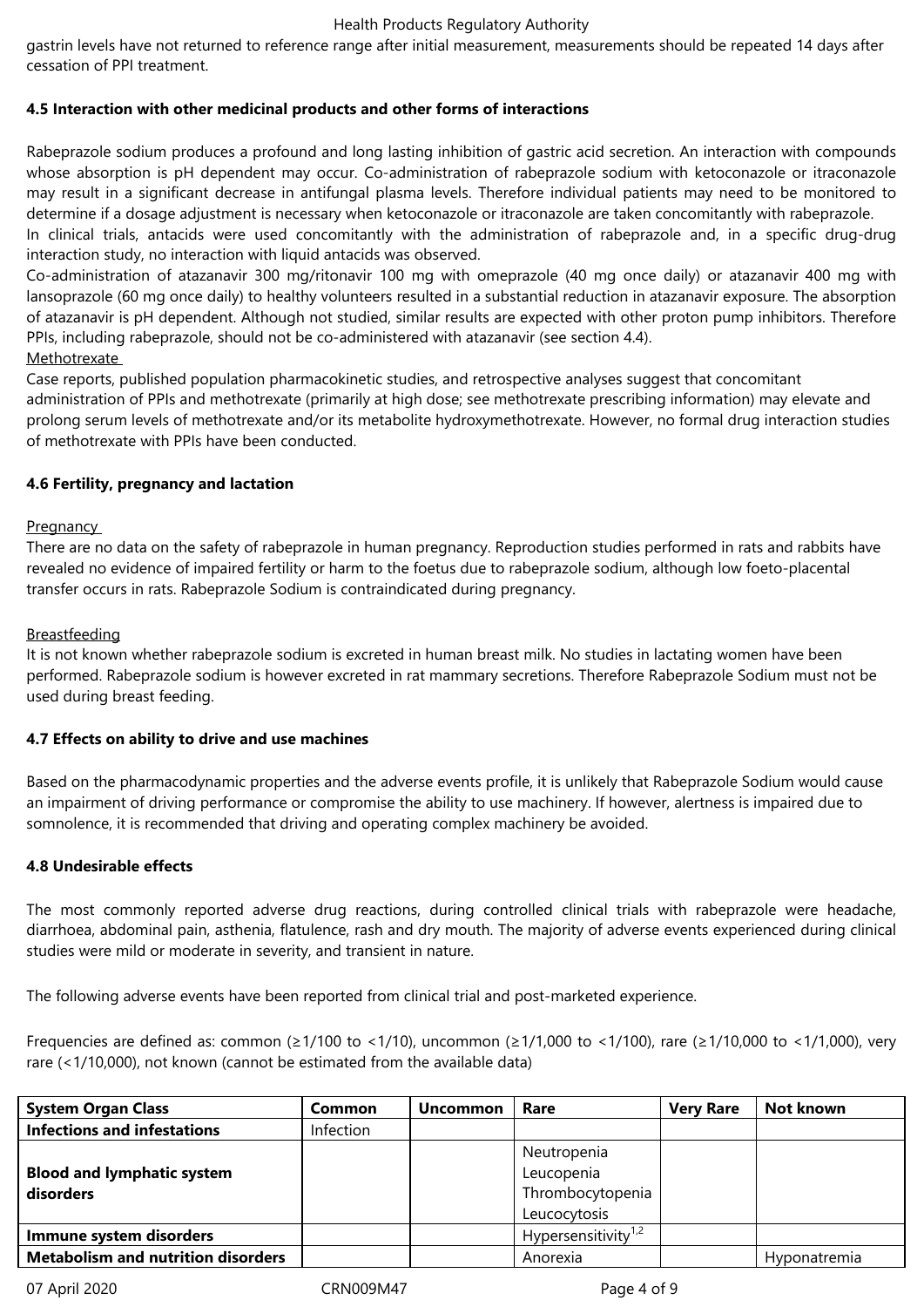|                                                                |                                                                                                                          |                                                                                                        |                                                        |                                                                                                                      | Hypomagnesaemia                                           |
|----------------------------------------------------------------|--------------------------------------------------------------------------------------------------------------------------|--------------------------------------------------------------------------------------------------------|--------------------------------------------------------|----------------------------------------------------------------------------------------------------------------------|-----------------------------------------------------------|
| <b>Psychiatric disorders</b>                                   | Insomnia                                                                                                                 | Nervousness                                                                                            | Depression                                             |                                                                                                                      | Confusion                                                 |
| Nervous system disorders                                       | Headache<br><b>Dizziness</b>                                                                                             | Somnolence                                                                                             |                                                        |                                                                                                                      |                                                           |
| <b>Eye disorders</b>                                           |                                                                                                                          |                                                                                                        | Visual disturbance                                     |                                                                                                                      |                                                           |
| Vascular disorder                                              |                                                                                                                          |                                                                                                        |                                                        |                                                                                                                      | Peripheral oedema                                         |
| Respiratory, thoracic and<br>mediastinal disorders             | Cough<br>Pharyngitis<br>Rhinitis                                                                                         | <b>Bronchitis</b><br>Sinusitis                                                                         |                                                        |                                                                                                                      |                                                           |
| <b>Gastrointestinal disorders</b>                              | Diarrhoea<br>Vomiting<br>Nausea<br>Abdominal<br>pain<br>Constipation<br>Flatulence<br>Fundic gland<br>polyps<br>(benign) | Dyspepsia<br>Dry mouth<br>Eructation                                                                   | Gastritis<br>Stomatitis<br>Taste disturbance           |                                                                                                                      | Microscopic colitis                                       |
| <b>Hepatobiliary disorders</b>                                 |                                                                                                                          |                                                                                                        | Hepatitis<br>Jaundice<br>Hepatic<br>encephalopathy $3$ |                                                                                                                      |                                                           |
| <b>Skin and subcutaneous tissue</b><br>disorders               |                                                                                                                          | Rash<br>Erythema <sup>2</sup>                                                                          | Pruritus<br>Sweating<br>Bullous reactions <sup>2</sup> | Erythema<br>multiforme,<br>toxic<br>epidermal<br>necrolysis<br>$(TEN)$ ,<br>Stevens-Jo<br>hnson<br>syndrome<br>(SJS) | Subacute<br>cutaneous lupus<br>erythematosus <sup>4</sup> |
| <b>Musculoskeletal and connective</b><br>tissue disorders      | Non-specific<br>pain<br>Back pain                                                                                        | Myalgia<br>Leg cramps<br>Arthralgia<br>Fracture of<br>hip,<br>the<br>wrist<br>or<br>spine <sup>4</sup> |                                                        |                                                                                                                      |                                                           |
| <b>Renal and urinary disorders</b>                             |                                                                                                                          | Urinary tract<br>infection                                                                             | Interstitial<br>nephritis                              |                                                                                                                      |                                                           |
| <b>Reproductive system and breast</b><br>disorders             |                                                                                                                          |                                                                                                        |                                                        |                                                                                                                      | Gynecomastia                                              |
| <b>General disorders and</b><br>administration site conditions | Asthenia<br>Influenza like<br>illness                                                                                    | Chest pain<br>Chills<br>Pyrexia                                                                        |                                                        |                                                                                                                      |                                                           |
| <b>Investigations</b>                                          |                                                                                                                          | Increased<br>hepatic<br>enzymes <sup>3</sup>                                                           | Weight increased                                       |                                                                                                                      |                                                           |

<sup>1</sup> Includes facial swelling, hypotension and dyspnoea

<sup>2</sup> Erythema, bullous reactions and hypersensitivity reactions have usually resolved after discontinuation of therapy.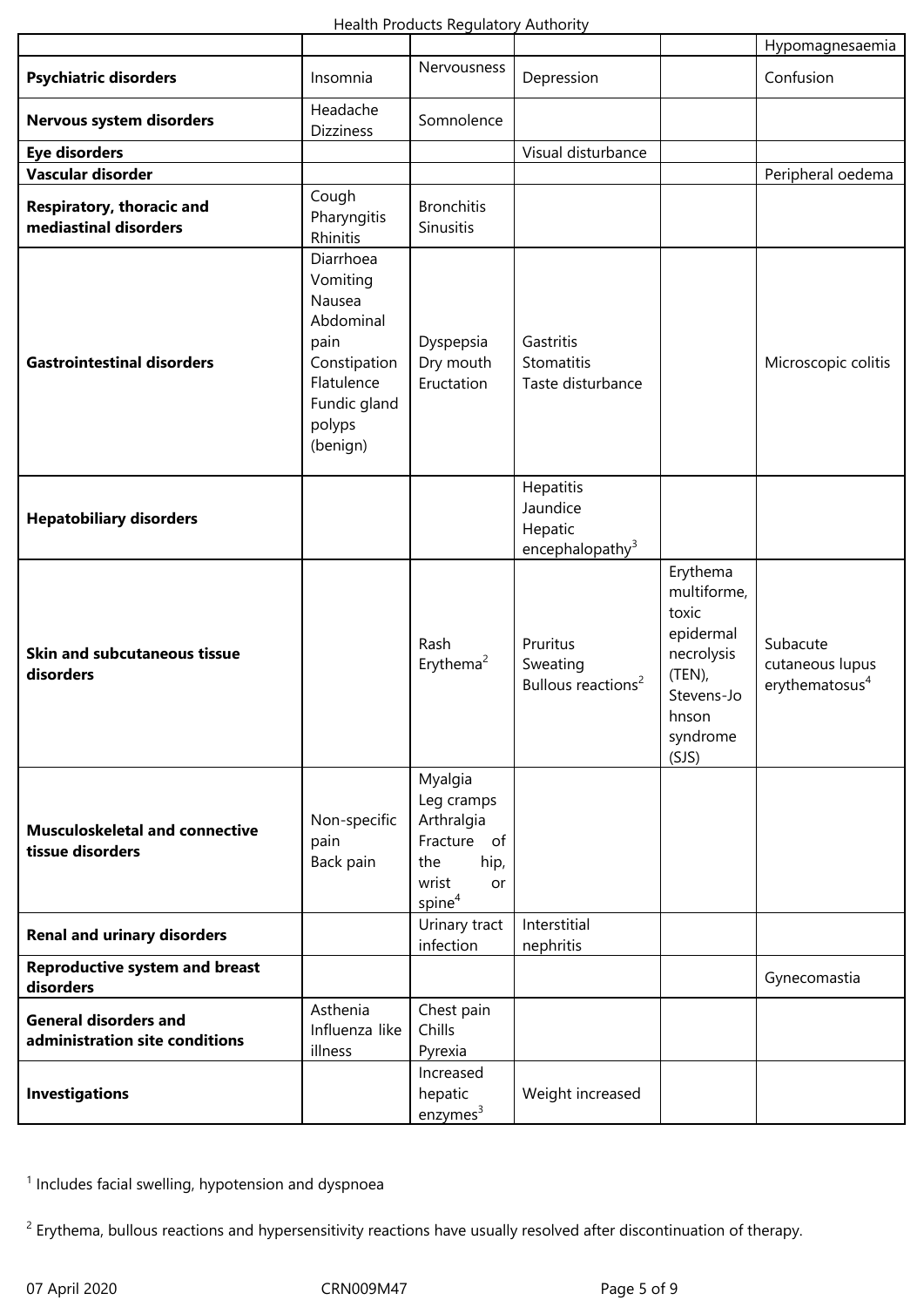$3$  Rare reports of hepatic encephalopathy have been received in patients with underlying cirrhosis. In treatment of patients with severe hepatic dysfunction the prescriber is advised to exercise caution when treatment with Rabeprazole Sodium is first initiated in such patients (see section 4.4).

 $<sup>4</sup>$  See Special warnings and precautions for use (section 4.4).</sup>

# Reporting of suspected adverse reactions

Reporting suspected adverse reactions after authorisation of the medicinal product is important. It allows continued monitoring of the benefit/risk balance of the medicinal product. Healthcare professionals are asked to report any suspected adverse reactions via HPRA Pharmacovigilance, Earlsfort Terrace, IRL - Dublin 2; Tel: +353 1 6764971; Fax: +353 1 6762517. Website: www.hpra.ie; E-mail: medsafety@hpra.ie

# **4.9 Overdose**

Experience to date with deliberate or accidental overdose is limited. The maximum established exposure has not exceeded 60 mg twice daily, or 160 mg once daily. Effects are generally minimal, representative of the known adverse event profile and reversible without further medical intervention. No specific antidote is known. Rabeprazole sodium is extensively protein bound and is, therefore, not dialysable. As in any case of overdose, treatment should be symptomatic and general supportive measures should be utilised.

# **5 PHARMACOLOGICAL PROPERTIES**

# **5.1 Pharmacodynamic properties**

# **5.1 Pharmacodynamic properties**

Pharmacotherapeutic group: Alimentary tract and metabolism. Drugs for peptic ulcer and gastro-oesophageal reflux disease (GORD), PPIs. ATC code: A02B C04

## Mechanism of action

Rabeprazole sodium belongs to the class of anti-secretory compounds, the substituted benzimidazoles, that do not exhibit anticholinergic or  $H_2$  histamine antagonist properties, but suppress gastric acid secretion by the specific inhibition of the H<sup>+</sup>/K<sup>+</sup>-ATPase enzyme (the acid or proton pump) The effect is dose-related and leads to inhibition of both basal and stimulated acid secretion irrespective of the stimulus. Animal studies indicate that after administration, rabeprazole sodium rapidly disappears from both the plasma and gastric mucosa. As a weak base, rabeprazole is rapidly absorbed following all doses and is concentrated in the acid environment of the parietal cells. Rabeprazole is converted to the active sulphenamide form through protonation and it subsequently reacts with the available cysteines on the proton pump.

## Clinical efficacy and safety

*Anti-secretory activity:* After oral administration of a 20 mg dose of rabeprazole sodium the onset of the anti-secretory effect occurs within one hour, with the maximum effect occurring within two to four hours. Inhibition of basal and food stimulated acid secretion 23 hours after the first dose of rabeprazole sodium are 69 % and 82 % respectively and the duration of inhibition lasts up to 48 hours. The inhibitory effect of rabeprazole sodium on acid secretion increases slightly with repeated once-daily dosing, achieving steady state inhibition after three days. When the drug is discontinued, secretory activity normalises over 2 to 3 days.

Decreased gastric acidity due to any means, including PPIs such as rabeprazole, increases counts of bacteria normally present in the gastrointestinal tract. Treatment with PPIs may possibly increase the risk of gastrointestinal infections such as *Salmonella*, *Campylobacter* and *Clostridium difficile*.

*Serum gastrin effects:* In clinical studies patients were treated once daily with 10 or 20 mg rabeprazole sodium, for up to 43 months duration. Serum gastrin levels increased during the first 2 to 8 weeks reflecting the inhibitory effects on acid secretion and remained stable while treatment was continued. Gastrin values returned to pre-treatment levels, usually within 1 to 2 weeks after discontinuation of therapy.

Human gastric biopsy specimens from the antrum and the fundus from over 500 patients receiving rabeprazole or comparator treatment for up to 8 weeks have not detected changes in ECL cell histology, degree of gastritis, incidence of atrophic gastritis,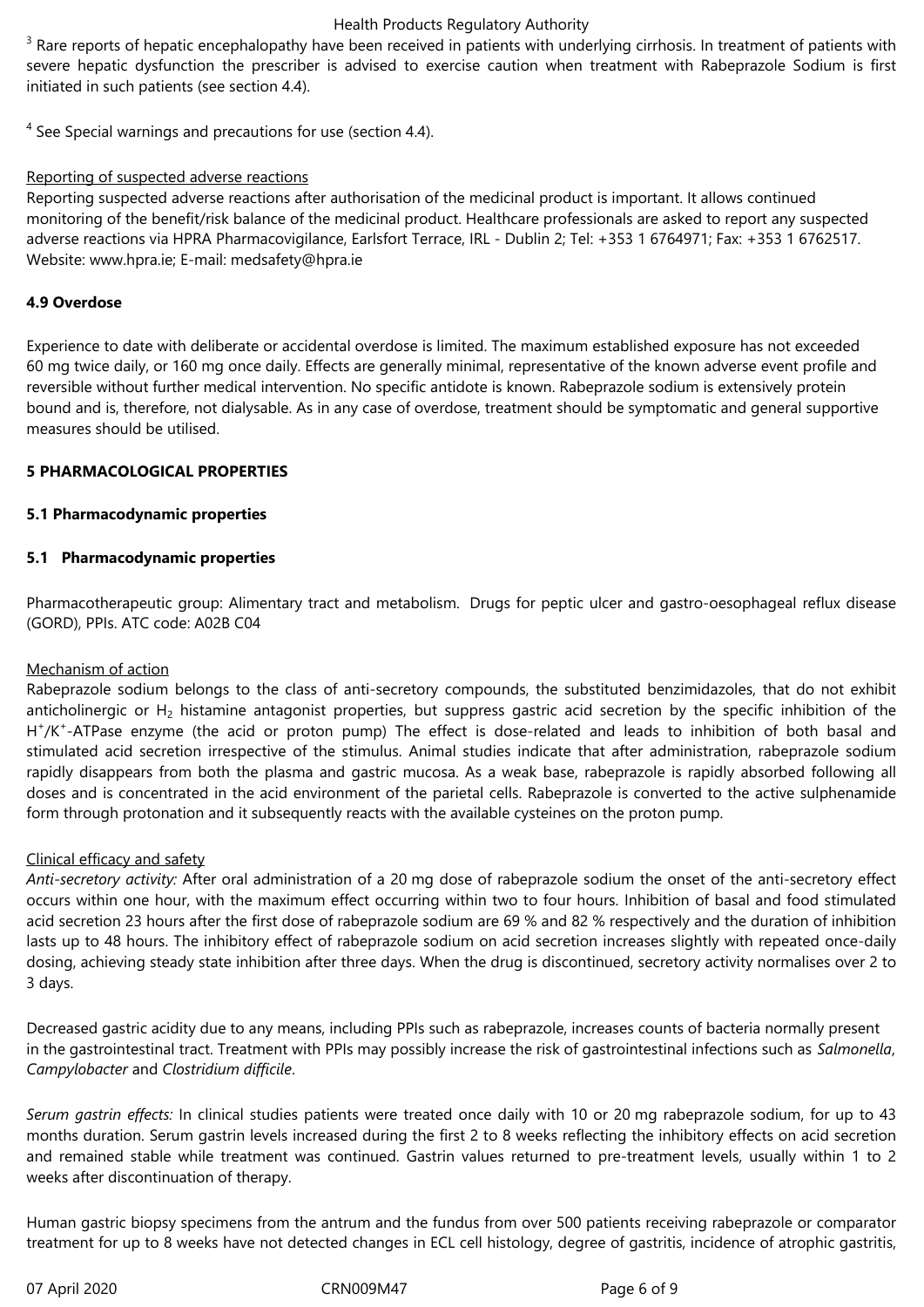intestinal metaplasia or distribution of *H. pylori* infection. In over 250 patients followed for 36 months of continuous therapy, no significant change in findings present at baseline was observed.

*Other effects:* Systemic effects of rabeprazole sodium in the CNS, cardiovascular and respiratory systems have not been found to date. Rabeprazole sodium, given in oral doses of 20 mg for 2 weeks, had no effect on thyroid function, carbohydrate metabolism, or circulating levels of parathyroid hormone, cortisol, oestrogen, testosterone, prolactin, cholecystokinin, secretin, glucagon, follicle stimulating hormone (FSH), luteinising hormone (LH), renin, aldosterone or somatotrophic hormone.

Studies in healthy subjects have shown that rabeprazole sodium does not have clinically significant interactions with amoxicillin. Rabeprazole does not adversely influence plasma concentrations of amoxicillin or clarithromycin when co-administered for the purpose of eradicating upper gastrointestinal *H. pylori* infection.

During treatment with antisecretory medicinal products, serum gastrin increases in response to the decreased acid secretion. Also CgA increases due to decreased gastric acidity. The increased CgA level may interfere with investigations for neuroendocrine tumours.

Available published evidence suggests that proton pump inhibitors should be discontinued between 5 days and 2 weeks prior to CgA measurements. This is to allow CgA levels that might be spuriously elevated following PPI treatment to return to reference range.

# **5.2 Pharmacokinetic properties**

# **Absorption**

Rabeprazole Sodium is an enteric-coated (gastro-resistant) tablet formulation of rabeprazole sodium. This presentation is necessary because rabeprazole is acid-labile. Absorption of rabeprazole therefore begins only after the tablet leaves the stomach. Absorption is rapid, with peak plasma levels of rabeprazole occurring approximately 3.5 hours after a 20 mg dose. Peak plasma concentrations ( $C_{\text{max}}$ ) of rabeprazole and AUC are linear over the dose range of 10 mg to 40 mg. Absolute bioavailability of an oral 20 mg dose (compared to intravenous administration) is about 52 % due in large part to pre-systemic metabolism. Additionally the bioavailability does not appear to increase with repeat administration. In healthy subjects the plasma half-life is approximately one hour (range 0.7 to 1.5 hours), and the total body clearance is estimated to be 283  $\pm$ 98 ml/min. There was no clinically relevant interaction with food. Neither food nor the time of day of administration of the treatment affect the absorption of rabeprazole sodium.

# Distribution

Rabeprazole is approximately 97 % bound to human plasma proteins.

# Biotransformation and elimination

Rabeprazole sodium, as is the case with other members of the proton pump inhibitor (PPI) class of compounds, is metabolised through the cytochrome P450 (CYP450) hepatic drug metabolising system. In vitro studies with human liver microsomes indicated that rabeprazole sodium is metabolised by isoenzymes of CYP450 (CYP2C19 and CYP3A4). In these studies, at expected human plasma concentrations rabeprazole neither induces nor inhibits CYP3A4; and although *in vitro* studies may not always be predictive of *in vivo* status these findings indicate that no interaction is expected between rabeprazole and cyclosporin. In humans the thioether (M1) and carboxylic acid (M6) are the main plasma metabolites with the sulphone (M2), desmethyl-thioether (M4) and mercapturic acid conjugate (M5) minor metabolites observed at lower levels. Only the desmethyl metabolite (M3) has a small amount of anti-secretory activity, but it is not present in plasma.

Following a single 20 mg  $^{14}$ C labelled oral dose of rabeprazole sodium, no unchanged drug was excreted in the urine. Approximately 90 % of the dose was eliminated in urine mainly as the two metabolites: a mercapturic acid conjugate (M5) and a carboxylic acid (M6), plus two unknown metabolites. The remainder of the dose was recovered in faeces.

*Gender* Adjusted for body mass and height, there are no significant gender differences in pharmacokinetic parameters following a single 20 mg dose of rabeprazole.

## *Renal dysfunction*

In patients with stable, end-stage, renal failure requiring maintenance haemodialysis (creatinine clearance ≤5 ml/min/1.73 m<sup>2</sup>), the disposition of rabeprazole was very similar to that in healthy volunteers. The AUC and the C<sub>max</sub> in these patients was about 35 % lower than the corresponding parameters in healthy volunteers. The mean half-life of rabeprazole was 0.82 hours in healthy volunteers, 0.95 hours in patients during haemodialysis and 3.6 hours post dialysis. The clearance of the drug in patients with renal disease requiring maintenance haemodialysis was approximately twice that in healthy volunteers.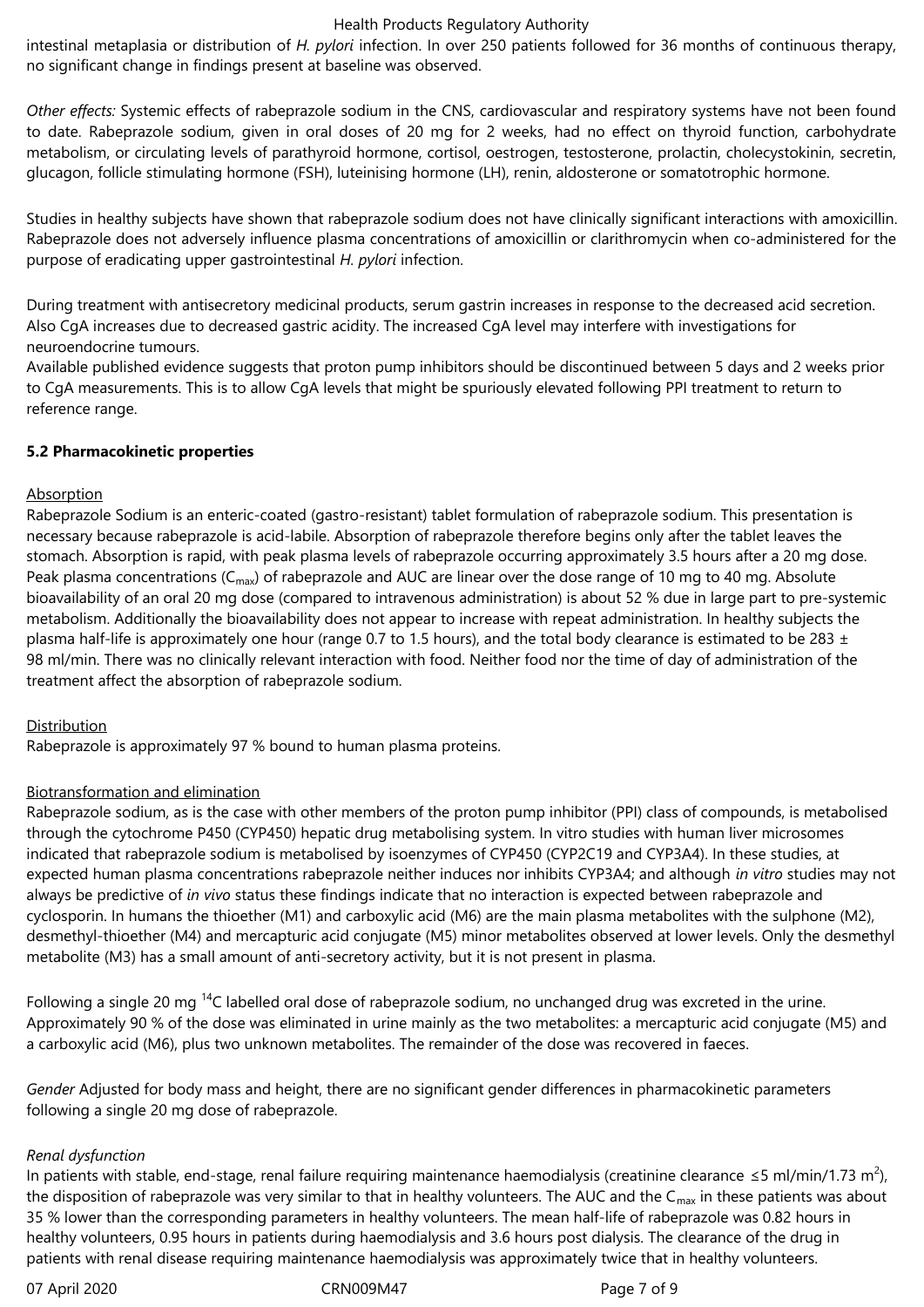# *Hepatic dysfunction*

Following a single 20 mg dose of rabeprazole to patients with chronic mild to moderate hepatic impairment the AUC doubled and there was a 2-3 fold increase in half-life of rabeprazole compared to the healthy volunteers. However, following a 20 mg dose daily for 7 days the AUC had increased to only 1.5-fold and the C<sub>max</sub> to only 1.2-fold. The half-life of rabeprazole in patients with hepatic impairment was 12.3 hours compared to 2.1 hours in healthy volunteers. The pharmacodynamic response (gastric pH control) in the two groups was clinically comparable.

# *Elderly*

Elimination of rabeprazole was somewhat decreased in the elderly. Following 7 days of daily dosing with 20 mg of rabeprazole sodium, the AUC approximately doubled, the C<sub>max</sub> increased by 60 % and t<sup>y</sup><sub>2</sub> increased by approximately 30 % as compared to young healthy volunteers. However there was no evidence of rabeprazole accumulation.

# *CYP2C19 Polymorphism*

Following a 20 mg daily dose of rabeprazole for 7 days, CYP2C19 slow metabolisers, had AUC and t½ which were approximately 1.9 and 1.6 times the corresponding parameters in extensive metabolisers whilst  $C_{\text{max}}$  had increased by only 40 %.

# **5.3 Preclinical safety data**

Non-clinical effects were observed only at exposures sufficiently in excess of the maximum human exposure that make concerns for human safety negligible in respect of animal data.

Studies on mutagenicity gave equivocal results. Tests in mouse lymphoma cell line were positive, but *in vivo* micronucleus and *in vivo* and *in vitro* DNA repair tests were negative. Carcinogenicity studies revealed no special hazard for humans.

# **6 PHARMACEUTICAL PARTICULARS**

# **6.1 List of excipients**

*Tablet core:* Povidone Hydroxypropyl cellulose, low subst. Magnesium oxide, light Mannitol (E421) Magnesium stearate

*Undercoating:* Ethyl cellulose Magnesium oxide, light

*Enteric coating:* Methacrylic acid-ethyl acrylate copolymer Talc Polysorbate 80 Sodium laurilsulfate Propylene glycol Iron oxide yellow (E172) Titanium dioxide (E171) Iron oxide red (E172)

# **6.2 Incompatibilities**

Not applicable.

## **6.3 Shelf life**

07 April 2020 CRN009M47 Page 8 of 9 2 years